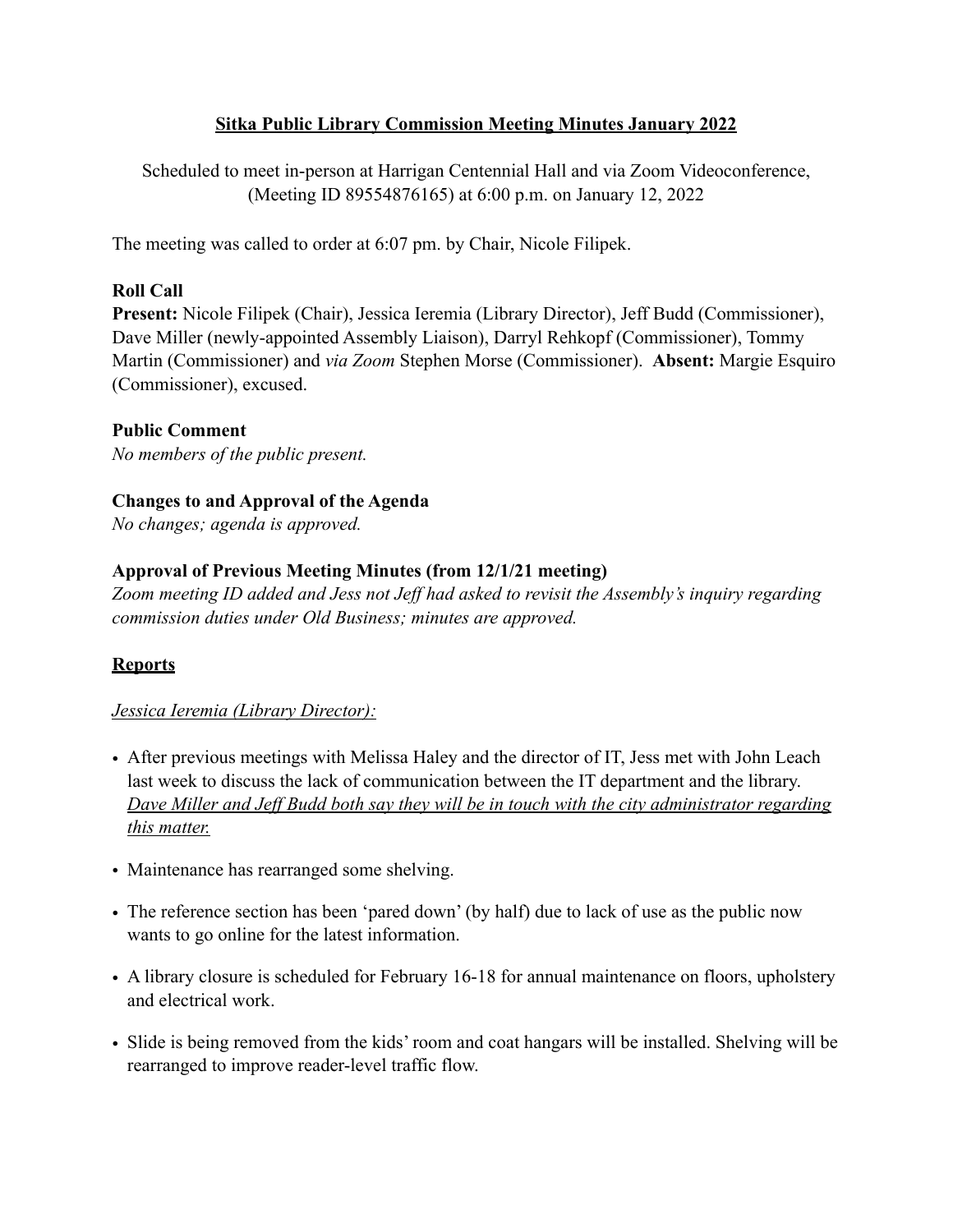- Jess and Melissa Haley met and put money in the draft budget for the copy machine and printers to be replaced and have computers (staff and public) put on rotation. Melissa will also have IT come and check our hardware inventory against IT records. Otherwise, draft budget numbers have not changed since the last meeting.
- Jess has been having a discussion with Steve Lawrie about an art exhibit entitled 'This Is Us' which could raise money (through art sales) to benefit the library's endowment fund.
- Jeff Budd will be the next 'Armchair Traveler".
- The library is creating a 'Zine collection.
- The library is creating a 'seed bank'—Margot is researching the setup and collecting information and seeds.
- Jess would like to install a credit card reader in the library in order to make it possible for cashless tourists to purchase library 'swag'.

# *Dave Miller*

The Assembly is just starting on the budget process.

# *Jeff Budd (speaking as Friends of the Library liaison)*

Sitka Book Challenge will be February 19th with four teams so far. The spelling bee will be in March.

# *Centennial Committee Report (by Jess)*

The committee would like to pursue the tagline 'Place of Stories' as the theme around which the celebration can be structured. The next step would be to have someone create a logo based on this tagline. *(The Library Commission members present agree to this action by the Centennial Committee.)* Funds raised by the Committee will be deposited in a project-numbered account with the city to be managed by the Library. The Committee is also creating a survey for the public to encourage suggestions regarding the centennial celebration.

#### **Old business**

*None.* 

# **New business**

*Discussion of the Planning Commission's plan for next summer's tourism season.* 

- *•* Covid may impact projected numbers, making it difficult to anticipate demand.
- Will need trash cans placed around the building and emptied during the day (and then removed during the winter.)